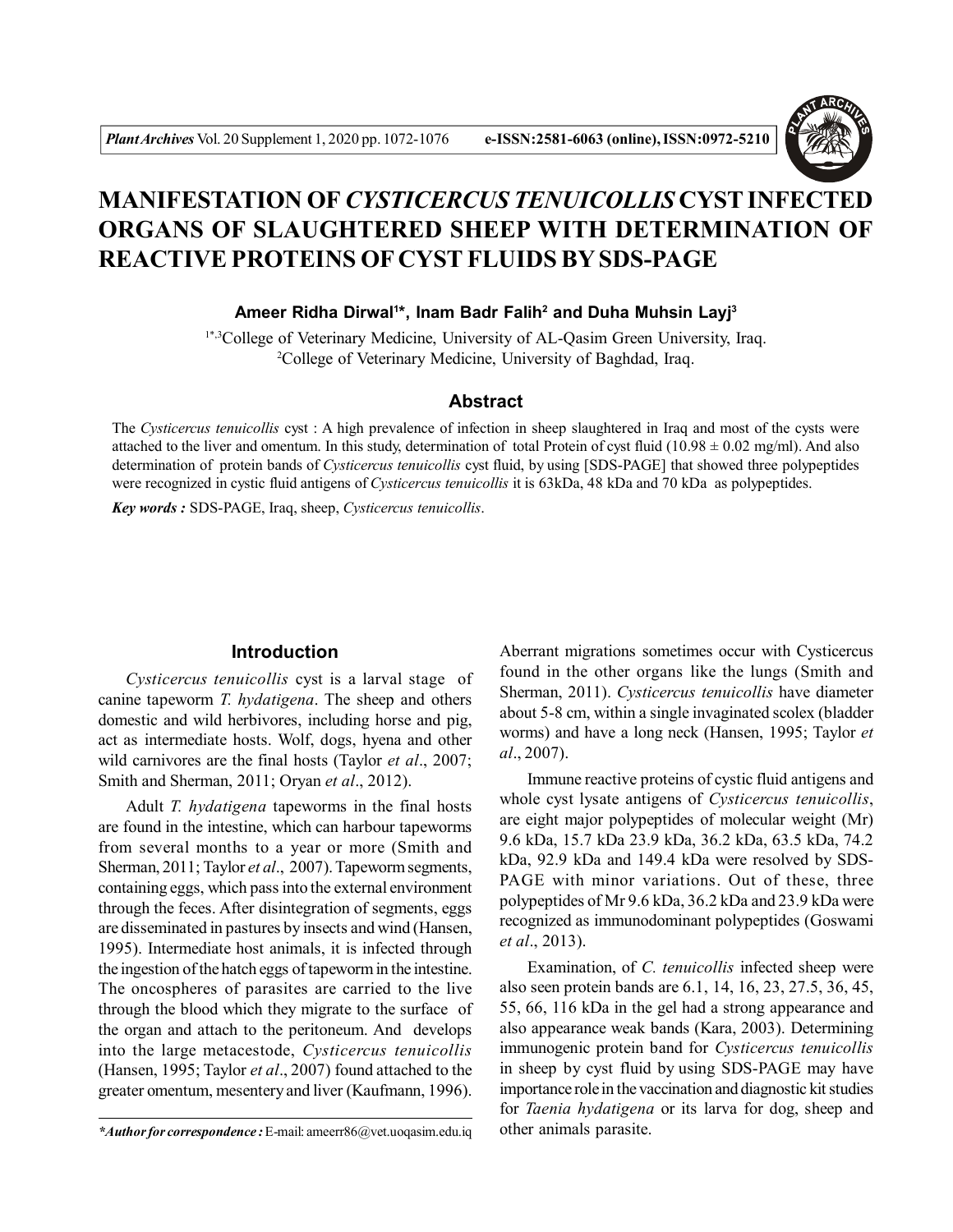

scolex inside out

**Fig. 1 :** *Cysticercus tenuicollis* structure (Hale *et al*., 2005).

## **Materials and Methods**

# **The collection of the cysts of** *Cysticercus tenuicollis*

In the present study, the cysts of *C. tenuicollis* were collected randomly during inspection of the sheep carcasses in the abattoir and transferred into the laboratory for examination and checking. *Cysticercus tenuicollis* cysts initially identified according to their feature such as a long-necked single scolex, virtually translucent cyst fluid and hook morphology (Essa and Al-Azziz, 2011).

## **Collection** *Cysticercus tenuicollis* **cyst fluid**

By distilled water washed cysts than collected the fluid by puncturing.

The fluid was centrifuged for 10 minutes at 13.000 rpm at 4°C and filtered The supernatant by use Millipore filter (0.45  $\mu$ m) and keep at 4°C (Kara and Doðanay, 2005).

## **Determination of reactive proteins by SDS-PAGE**

**A-** 5ml of 10% polyacrylamide Gel Mix- Separating Gel and Stacking Gel.

## **Materials needed**

# **5 ml of 10% separating gel**

 $2$  ml ddH<sub>2</sub>O

1.25 ml 1.5M Tris pH 8,8

1.7 ml 30% Acrylamide

- 50 ml 10% APS
- 50 ml 10% SDS

5 ml TEMED

### **Making the separating gel**

1. Begin with the 2 ml of ddH<sub>2</sub>O

2. Add 1.67 ml of the 30% Acrylamide - bis acrylamide solution.

3. Add 125 ml of 1.5 M Tris solution pH 8.8 and mix.

4. Mix in 50 ml 10% SDS.

5. When ready to use, add 5 ml of TEMED and mix goods.

6. Immediately before pouring the gel, add 50 ml of 10% APS and mix.

## **Making the stacking gel**

1- Begin with 1.1 ml of  $ddH<sub>2</sub>O$ .

2- Add 0.4 ml of 30% Acrylamide/bis-acrylamide solution.

3- Add 0.3 ml of 0.5 M Tris pH 6.8 and mix.

4- Mix in 20 ml 10% SDS.

5- When ready to use, add 5 ml of TEMED and mix.

6- Immediately before pouring the gel, add 50 ml of 10% APS and mix.

The solution can be used immediately, or it can be stored for 1 week at 4°C.

A small amount of bromophenol blue can be added to aid In observing the dye. Front while the gel is running.

The solution should be pouted right away as it will begin to polymerize after the of APS

**B**- Coomassie staining of protein gels (Brian, 2016).

The most common methods of staining protein gels using Coomassie:

- $\checkmark$  0.1% w/v Coomassie Blue R-250
- $\checkmark$  50% v/v Methanol
- $\checkmark$  10% v/v acetic acid
- After the gel has finished running, remove it from the tank and remove the gel from the glass/plastic plates
- Place the gel in a container and briefly rinse in H<sub>2</sub>O.
- Add enough Coomassie to cover the gel and either put a lid on the container or cover it in cling film to prevent the Coomassie from evaporating
- Place the container on a rocker for overnight
- Once the gel has stained sufficiently, poor the used Coomassie off into the used Coomassie container and rinse the gel briefly in H<sub>2</sub>O.
- To de-stain, role up some tissue paper and place in the dish with the gel, but make sure the gel doesn't stick to the paper or it will rip – this step is optional
- Then cover the gel in de-stain solution and place on a rocker for 30 minutes
- Next, remove the de-stain solution and replace with fresh and replace the tissue
- Return to the rocker until the gel reaches a satisfactory clarity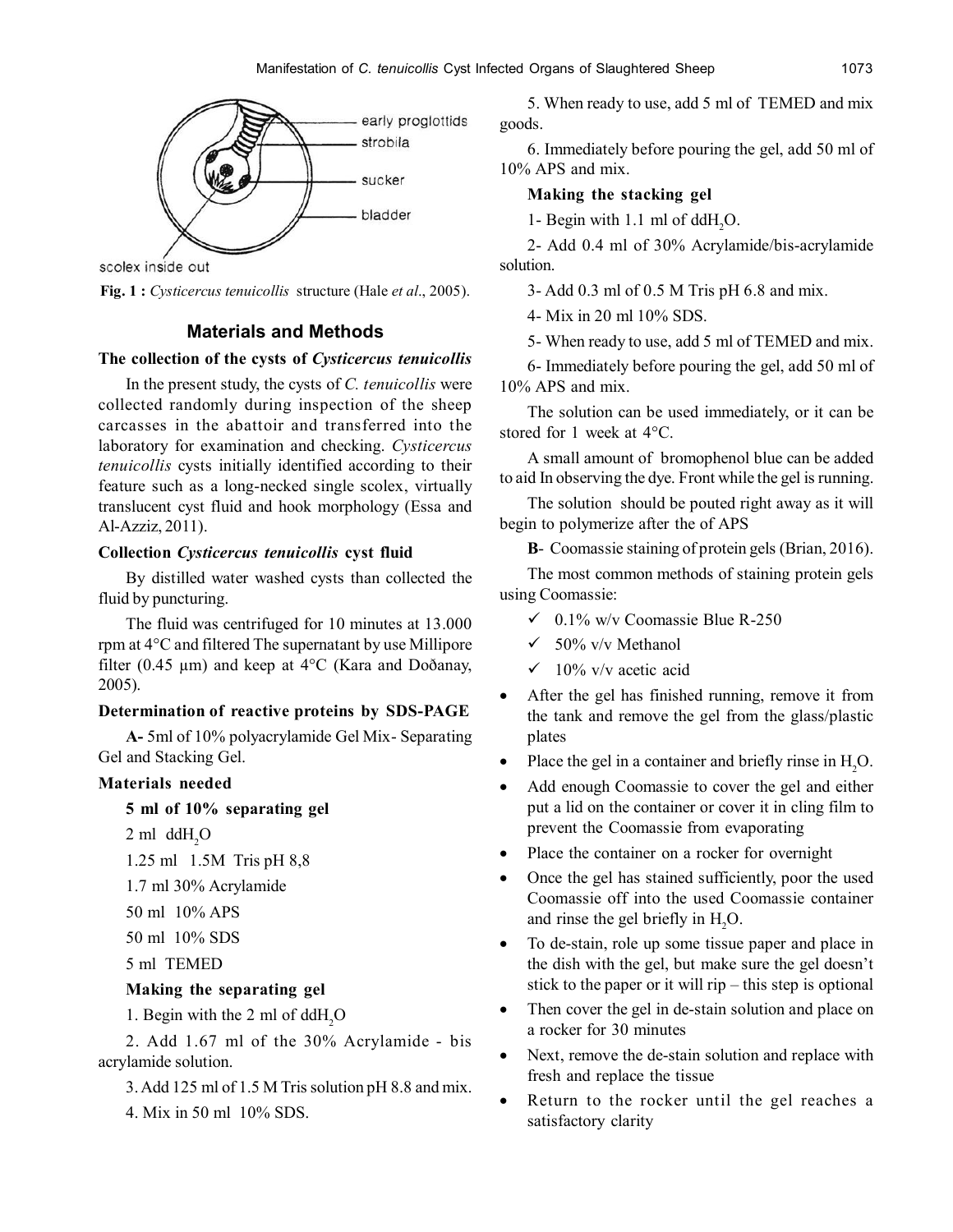- Rinse the gel in H2O and image and/or store the gel
- **The destain solution for Coomassie can be made up as follows:**
	- $\bullet$  50% v/v Methanol
	- 10% v/v acetic acid

**Determination of Total Protein by biuret method**

Principle (Gornall *et al*., 1949; Tietz, 1995)

Colorimetric method, The peptide bonds of  $Cu_2^+$ proteins react with alkaline solution to form complex a coloured that which absorbance, at 550 nm.

### **Statistical analysis**

Statistical analysis was applied by using statistical package for social sciences (SPSS).

## **Results**

### **Cysticercus tenuicollis cyst manifestation**

A high prevalence of infection with *C. tenuicollis* was demonstrated in sheep. The results showed that most of the cysts were attached to the liver and Omentum. And take the Cysts from liver and omentum.

| <b>Table 1:</b> Percentages of infected organs of slaughtered |  |                                            |  |  |
|---------------------------------------------------------------|--|--------------------------------------------|--|--|
|                                                               |  | animals with Cysticercus tenuicollis cyst. |  |  |

| No. of<br>animals | <b>Infected</b><br>animals $(\% )$ | Liver | Omentum |
|-------------------|------------------------------------|-------|---------|
| $220 -$           | $(23)$ 11.5%                       | 14%   | 86%     |



**Fig. 2 :**Percentages of infected organs of slaughtered animals with *Cysticercus tenuicollis*.

The external cyst wall was semi-transparent, white in color, some with yellowish. The wall of the bladder was transparent, faint and contained clear watery fluid. The cysts was bulging with a thin, long neck that hanging in the cyst fluid, which isolated from slaughtered sheep, The cysts consisting of one an invaginated scolex surrounded by a transparent membrane with clear fluid filed cyst cavity. Also, the present results showed that the size of the cysts was different between slaughter



**Fig. 3 :**Morphological appearance of *Cysticercus tenuicollis* cyst that attached to the omentum. The cysts appears as bladder cyst filled with clear fluid and elongated neck.



**Fig. 4 :**Morphological appearance of *Cysticercus tenuicollis* cysts found in the liver of infected sheep. The cysts content of one an invaginated scolex surrounded by a transparent membrane with clear fluid filed cyst cavity.

sheep in diameter (figs. 3 and 4).

### **Determination of total protein of cyst fluid**

The ten cysts were selected for Biochemical analyses to Determination of Total Protein of cyst fluid by biuret method was observed the ratio of total protein, it is 10.98  $\pm$  0.02 mg/ml.

## **Determination of proteins in** *Cysticercus tenuicollis* **cyst fluids of by SDS-PAGE**

The BLUslf prestaine Protein Ladder of SDS-PAGE consist of eight major polypeptides of molecular weight 35 kDa, 48 kDa, 63 kDa, 75 kDa, 100 kDa, 135 kDa, 180 kDa and 245 kDa. Out of these, three polypeptides were recognized in cystic fluid antigens *Cysticercus tenuicollis*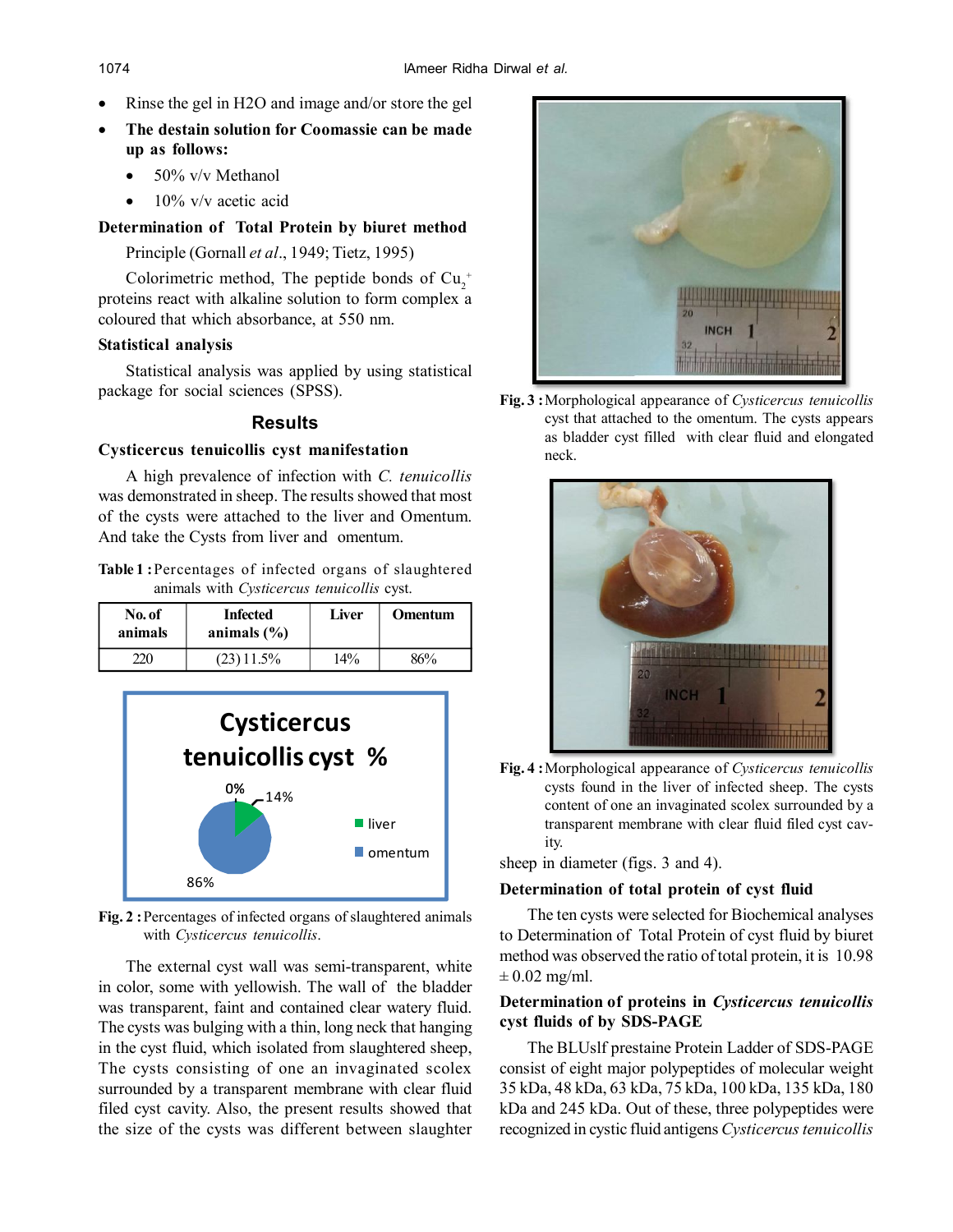

**Fig. 5 :***Cysticercus tenuicollis* cyst of infected sheep attached to the omentum. The cysts looks as long necked bladder worm, consisting of a transparent membrane with clear fluid filed cyst cavity.



**Fig. 6 :**Polypeptide profiles of cystic fluid antigens that prepared from *Cysticercus tenuicollis*, resolved in SDS-PAGE and stained with Coomassie. The sample (1,2,3,4) cystic fluid antigens of *C. tenuicollis*, (5) The BLUslf prestained Protein Ladder (6, 7) cystic fluid antigens of *C. tenuicollis*.

it is 63kDa, 48 kDa and 70 kDa (fig. 6) as polypeptides by SDS-PAGE. All of them could be considered as major polypeptides from each sample with minor variations.

## **Discussion**

#### *Cysticercus tenuicollis* **cyst manifestation**

The result shows *C. tenuicollis* cysts of *Taenia hydatigena* is prevalence in sheep of Iraq that most of the live cysts were bulged that attached to the liver and great omentum. This result agreement with Kara and Doganay (2005). That report *C. tenuicollis* of *T.*

*hydatigena*, it is a high degree of mortality and morbidity in livestock, sheep intermediate host animals it is infected through the ingestion of the hatch eggs of tapeworm in the intestine. The oncospheres of parasites are carried to the live through the blood which they migrate to the surface of the organ and attach to the peritoneum. And develops into the large metacestode, *Cysticercus tenuicollis* (Hansen, 1995; Taylor *et al*., 2007)

On the other hand the morphological of *Cysticercus tenuicollis* have diameter about 5-8 cm, within a single invaginated scolex (bladder worms) and have a long neck (Hansen, 1995; Taylor *et al*., 2007).

Surrounded by a transparent membrane with clear fluid filled cyst cavity (Athmar, 2017) and this identical with our result.

#### **Total Proteins of** *Cysticercus tenuicollis* **cyst fluid**

The concentration of total protein in the cyst fluid of *C. tenuicollis* was  $10.98 \pm 0.02$  mg/ml. In the present study, which agree with the result of Arunkumar and Prakash Krupakaran (2014.

Depends on studies, confirmed the presence of several parasite and host proteins, including serum albumin and immunoglobulin in cyst fluid. Host protein may enter the cyst by by endocytosis or by specific filter or transport mechanisms (Nazifi *et al*., 2011). And increasing protein reflects its importance in the catabolism and anabolism (growth) activities and mixed production of its by host and parasite (Hustead and Williams, 1977).

### **Proteins of** *Cysticercus tenuicollis* **cyst fluids (SDS-PAGE)**

In recent years, SDS-PAGE widely used in the serologic studies of cestods. Generally, focused on cestods which are useful as protective immune against other parasite.

In our attempt to determine reactive proteins of *Cysticercus tenuicollis* cyst fluids. this attempt depends on the protein of parasite that can be similar in both parasites. Therefore, in our study, the protein bands appeared is 63kDa, 48 kDa and 70 kDa were recognized in cystic fluid antigens as polypeptides by SDS-PAGE. And this agree with (Kara and Doðanay, 2005). And all of them could be considered as major polypeptides from each sample with minor variations.

Parasites present a mosaic of immunogenic epitopes to their hosts and evoke complex humoral and cellular responses. Some of these epitopes are exclusive to each species, while others epitopes are common (Harrison *et al*., 2002).